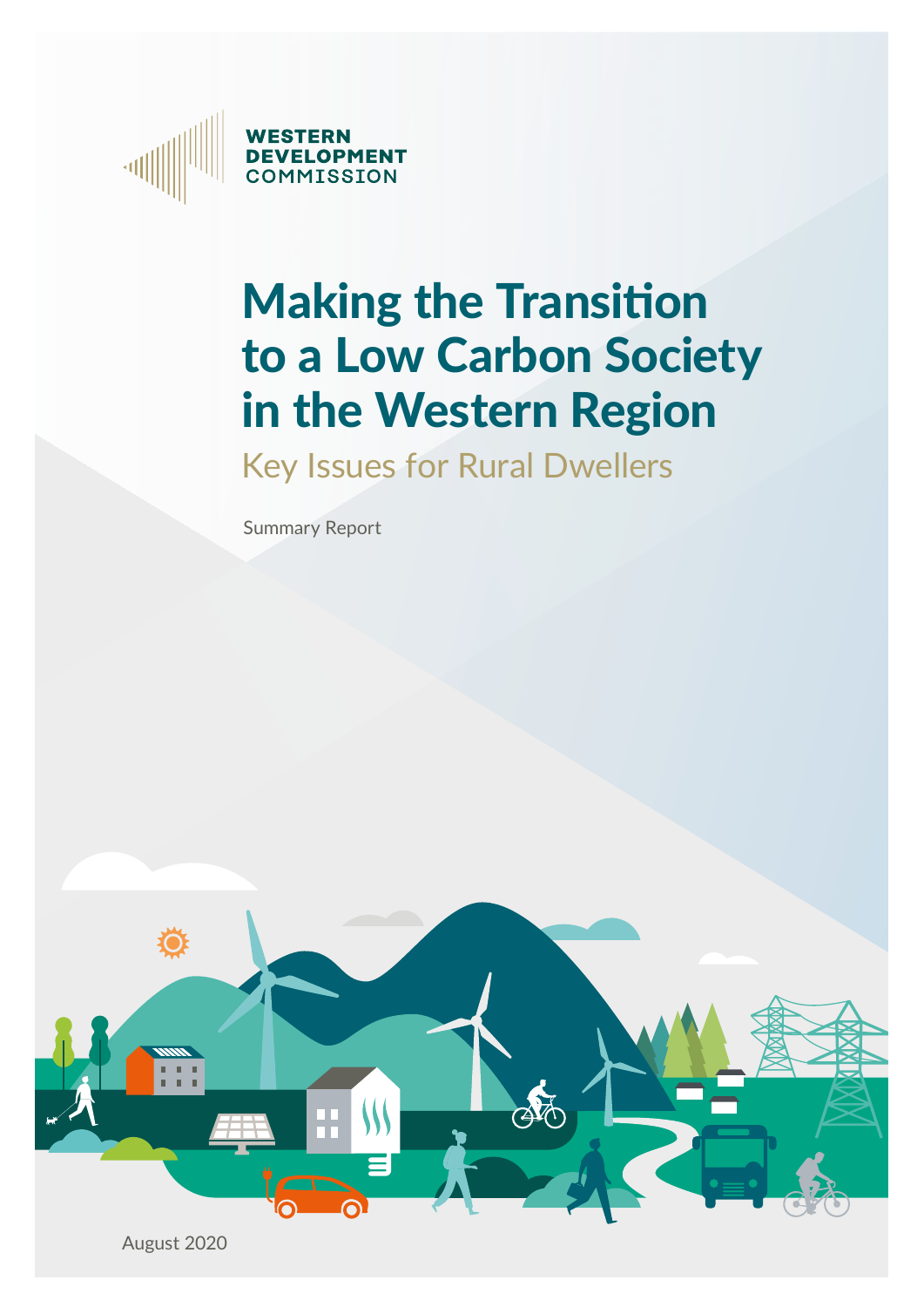The need for climate action is clear and the changes we need to make to address climate challenges will affect all aspects of the way we live our lives. They will have diverse and wide-ranging impacts across Ireland, yet there has been very little focus on climate change and emissions issues for people living in rural areas. Discussions of rural emissions often focus on the emissions from agriculture, in this study the focus is on people living in rural areas, the 'rural dwellers', rather than agriculture. There are opportunities and challenges ahead and we need to understand the scale and scope of the actions required to reduce rural dwellers emissions and increase the use of renewable energy in rural areas.

As the Western Region is largely rural, the work of the Western Development Commission (WDC) has a particular focus on the needs of and opportunities for more rural and peripheral areas. Energy and climate action will bring important opportunities to our largely rural region, but at the same time it will bring challenges that need to be addressed for the region to make the transition.

This study of what is needed for a transition to a low carbon economy in the rural Western Region is one of eleven pieces of research under Action 160 to "Assess the economic and employment implications of the transition to a low-carbon economy" which fall under the Citizen Engagement, Community Leadership and Just Transition in the Climate Action Plan.

Taking action to address rural dwellers' emissions brings with it the potential for significant benefits in terms of warmer homes, cleaner air, and more sustainable use of our abundant natural resources. But it will be a major challenge and will require significant changes in the way we live, work and do business.

The Programme for Government commitment to an average 7% per annum reduction in overall greenhouse gas emissions from 2021 to 2030 is to be underpinned by the core philosophy of a Just Transition ensuring that no sector of society or community is left behind in the movement to a low-carbon future. This is important for rural regions.

Rural dwellers have different energy needs and often have reduced or more costly choices than their urban equivalents. Rural individuals are thought to have a larger carbon footprint than their urban counterparts and need greater access to cleaner energy choices. At the same time the sources of clean energy for all citizens are largely rural based.

This report examines the three aspects of energy use, and therefore, emissions by rural dwellers which can have significant climate implications:

- Transport
- Rural Homes: Energy efficiency and Heating
- Electricity

This is the summary report containing key points and recommendations. A full report, an infographic and a background report with significantly more data are also available.

The Western Development Commission (WDC) is a statutory body that was set up to promote both social and economic development in the Western Region (Donegal, Leitrim, Sligo, Mayo, Roscommon, Galway and Clare). It operates under the aegis of the Department of Rural and Community Development.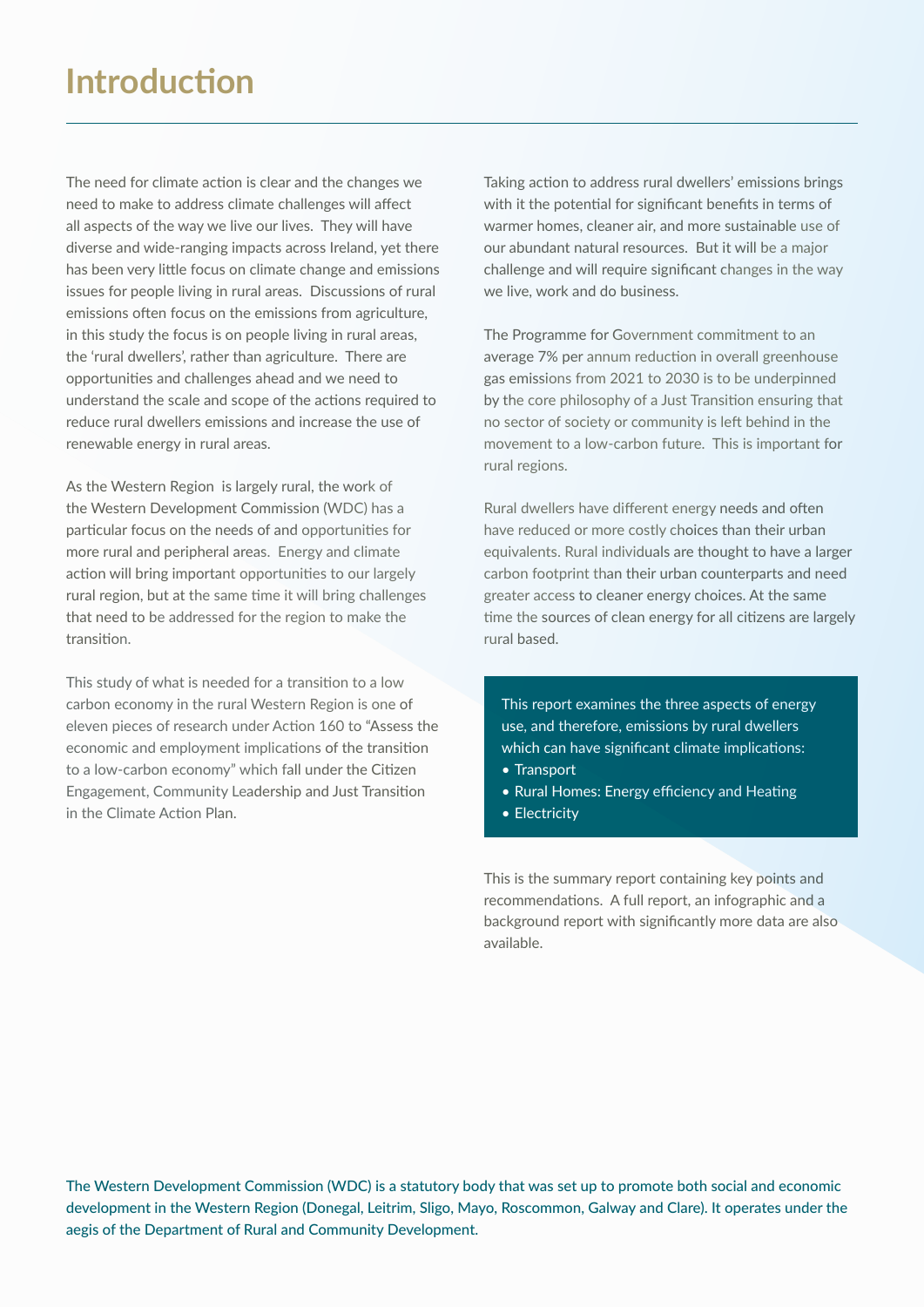#### **Transport**



| <b>Key Points</b>                                                                                                                                                                                                                                                                                                                                                                                           | <b>Opportunities and Recommendations</b>                                                                                                                                                                                                                                                                                                                                                                                      |
|-------------------------------------------------------------------------------------------------------------------------------------------------------------------------------------------------------------------------------------------------------------------------------------------------------------------------------------------------------------------------------------------------------------|-------------------------------------------------------------------------------------------------------------------------------------------------------------------------------------------------------------------------------------------------------------------------------------------------------------------------------------------------------------------------------------------------------------------------------|
| <b>Car Travel and Electric Vehicles</b>                                                                                                                                                                                                                                                                                                                                                                     |                                                                                                                                                                                                                                                                                                                                                                                                                               |
| People living in rural areas tend to be at a greater distance<br>from services than their urban counterparts and so the<br>journeys they make tend to be longer and more car based.                                                                                                                                                                                                                         | Encouraging employment where people live will reduce the need<br>for travel. Home working and hub working should form part of<br>this.                                                                                                                                                                                                                                                                                        |
|                                                                                                                                                                                                                                                                                                                                                                                                             | 1. The AEC Enterprise Hubs Project will create an interconnected<br>community network from the 101 hubs in the AEC region. The<br>Project is coordinated by the WDC. Using hubs can reduce<br>the distance people need to travel for work.                                                                                                                                                                                    |
|                                                                                                                                                                                                                                                                                                                                                                                                             | 2. While there is a clear need to accelerate place-making and<br>compact development set out in Ireland 2040 we also need to<br>address the existing transport issues for people living in rural<br>areas.                                                                                                                                                                                                                    |
| The Avoid-Shift-Improve (ASI) framework should be used<br>to plan reductions in emissions from transport, otherwise<br>the focus tends to be on the improving how we travel<br>(e.g. electric cars rather than diesel or petrol cars) at<br>the expense of avoiding and shifting travel options to<br>facilitate systemic change. In general, avoidance of use<br>will have the biggest beneficial impacts. | 3. Reducing the need for rural travel, for example through<br>increased remote working and supermarket and other delivery<br>options will help reduce reliance on cars.                                                                                                                                                                                                                                                       |
|                                                                                                                                                                                                                                                                                                                                                                                                             | 4. To reduce the carbon intensity of rural travel we need to<br>have a clear focus on finding solutions in rural areas, piloting<br>infrastructural investments in rural areas and small towns and<br>trying novel approaches to encouraging sustainable travel.                                                                                                                                                              |
|                                                                                                                                                                                                                                                                                                                                                                                                             | 5. Collecting real time data on travel patterns in rural towns and<br>villages is vital to inform policy and solutions. There is scope to<br>work with Future Mobility Campus Ireland in Shannon where<br>the WDC is a project partner, to develop a rural mobility<br>testbed similar to the urban site in Shannon.                                                                                                          |
|                                                                                                                                                                                                                                                                                                                                                                                                             | 6. Encouraging households with more than one car to choose<br>an EV as their second vehicle should be a priority. Given the<br>distances many rural people travel, some may feel reluctant to<br>make the switch to an EV as a primary household vehicle, but<br>if the second vehicle is used for shorter journeys EVs could be<br>more attractive.                                                                          |
| The transition to electric vehicles is likely to take some<br>time, given the life expectancy of the current car fleet (to<br>2030 and beyond) so petrol and diesel cars will continue<br>to be important modes of transport in the next decade.                                                                                                                                                            | 7. To reduce emissions in the shorter term the Biofuels<br>Obligation Scheme should be enhanced and a move to the<br>higher E10 and B12 standards should be implemented as soon<br>as feasible. This would make a significant difference even<br>before 2030.                                                                                                                                                                 |
| Services such as EV charging points and CNG fuelling<br>points must be widely available in rural areas where<br>population is dispersed. Without these services being<br>available, and reliable, rural dwellers could be reluctant<br>to adopt the new technologies. Similarly, it could deter<br>visitors who might be concerned about the availability of<br>charging/fuelling points.                   | 8. The need for, location of, and best options for developing a<br>comprehensive charging network throughout rural Ireland<br>should be addressed in the EV strategy outlined in the<br>Programme for Government. That strategy is to ensure that<br>charging infrastructure stays ahead of demand and provide<br>planning guidance to local authorities, so it is important it<br>addresses issues for all parts of Ireland. |
|                                                                                                                                                                                                                                                                                                                                                                                                             | 9. There is potential for hubs and Broadband Connection Points<br>to provide charging points for workers using them, and<br>workspaces for people charging their vehicles. The possibility<br>of piloting this in the AEC hubs network will be examined.                                                                                                                                                                      |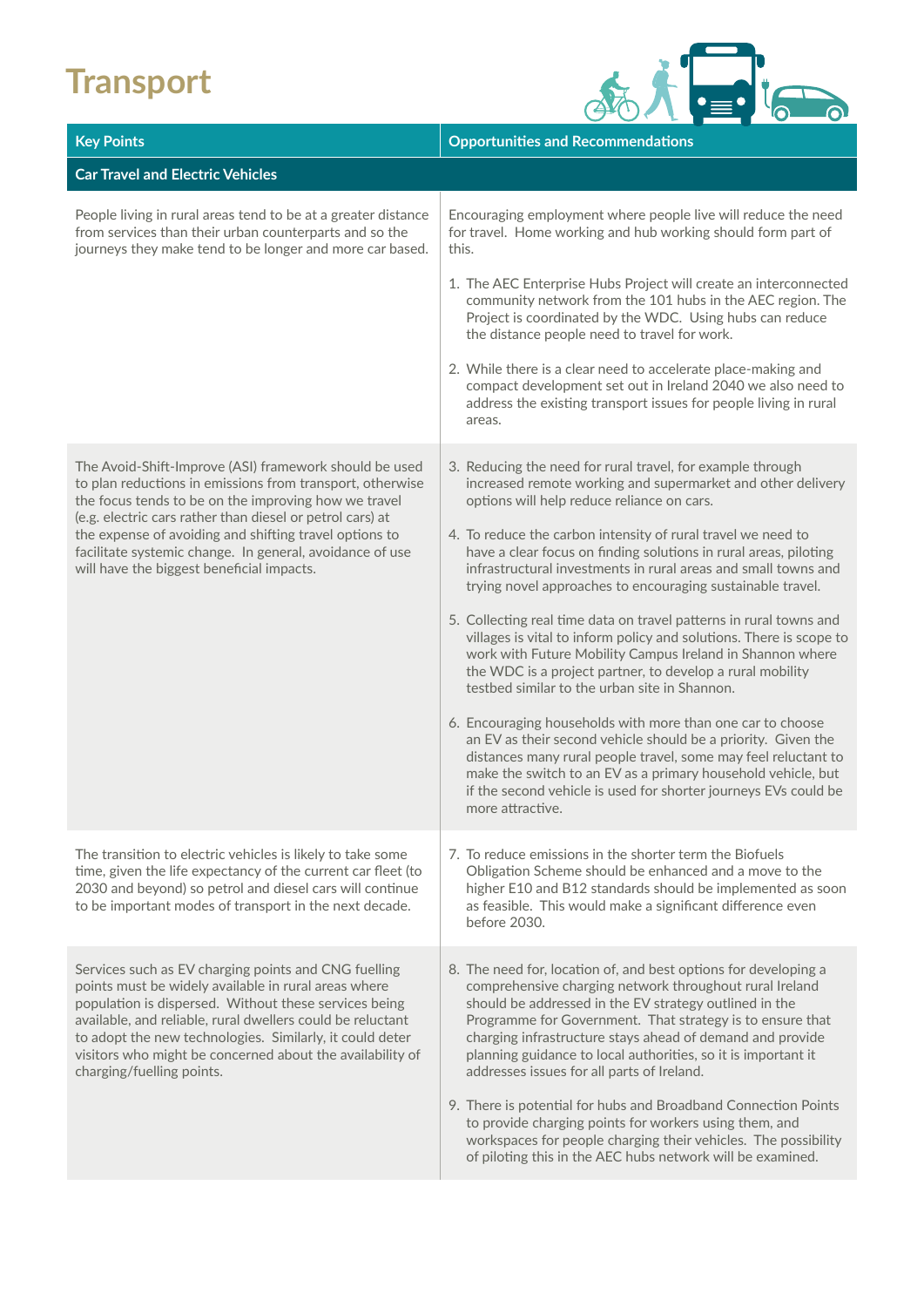| <b>Key Points</b>                                                                                                                                                                                             | <b>Opportunities and Recommendations</b>                                                                                                                                                                                                                                                                                                                                                                                                                                                                                                                                                                                                                                                                          |
|---------------------------------------------------------------------------------------------------------------------------------------------------------------------------------------------------------------|-------------------------------------------------------------------------------------------------------------------------------------------------------------------------------------------------------------------------------------------------------------------------------------------------------------------------------------------------------------------------------------------------------------------------------------------------------------------------------------------------------------------------------------------------------------------------------------------------------------------------------------------------------------------------------------------------------------------|
| <b>Active Travel</b>                                                                                                                                                                                          |                                                                                                                                                                                                                                                                                                                                                                                                                                                                                                                                                                                                                                                                                                                   |
| While EVs are one low-carbon transport solution, public<br>transport, walking and cycling also have a role to play in<br>rural areas.                                                                         | 10. The options for promoting these in ways tailored to the needs<br>of rural dwellers should form a key part of the Sustainable<br>Rural Mobility Plan committed to in the Programme for<br>Government with clear guidance on implementation and<br>service levels.<br>11. There is a need to manage parking in towns so that those<br>who must drive to town can leave their car parked in one spot<br>for the duration of the visit.<br>12. Any planning for new retail or other services should require<br>good, quick access for pedestrians and cyclists.<br>13. Local authorities should examine the access roads within a<br>10km radius of towns to ensure they are as safe as possible<br>for cyclists. |
| Normalising walking and cycling as viable travel options<br>in rural areas is essential. They shouldn't be considered<br>unusual, risky or the preserve of a small minority.                                  | 14. Greenway developments are important and promote a<br>positive low-carbon cycling culture, but they often have a<br>focus as a tourist attraction and may not connect directly<br>to town centres. They should connect to town and village<br>centres and be designed to function as a viable low-carbon<br>transport network for commuters and other users.                                                                                                                                                                                                                                                                                                                                                   |
| The Programme for Government commits to allocating<br>10% of the total transport capital budget for cycling<br>projects and an allocation of 10% of the total capital<br>budget for pedestrian infrastructure | 15. This commitment to cycling and pedestrian projects will be<br>set at 20% of the 2020 capital budget (€360 million) per year<br>for the lifetime of the Government and is very welcome. It<br>is essential that this budget also benefits rural areas and is<br>used to fund rural and small town walking and cycling travel<br>initiatives including the focus on cycling within a 10km radius<br>of towns (see above).                                                                                                                                                                                                                                                                                       |
| <b>Car Sharing</b>                                                                                                                                                                                            |                                                                                                                                                                                                                                                                                                                                                                                                                                                                                                                                                                                                                                                                                                                   |
| Car sharing may be a useful substitute for owning a<br>second or third vehicle. Lift sharing is another option<br>reducing the overall number of journeys being made.                                         | 16. Developing practical pilot models for these and examining<br>what works in rural Ireland will be an important step in<br>increasing the use of this option.<br>17. Following the Clare Lift Sharing pilot, the opportunities<br>for expanding the use of the lift sharing app that has been<br>developed, should be considered. Initially it may be important<br>to pilot its use in various types of rural areas to determine the<br>places where it is most likely to be a real transport alternative.<br>18. The potential for a rural car sharing scheme in some villages,<br>using EVs, should be explored as a pilot.                                                                                   |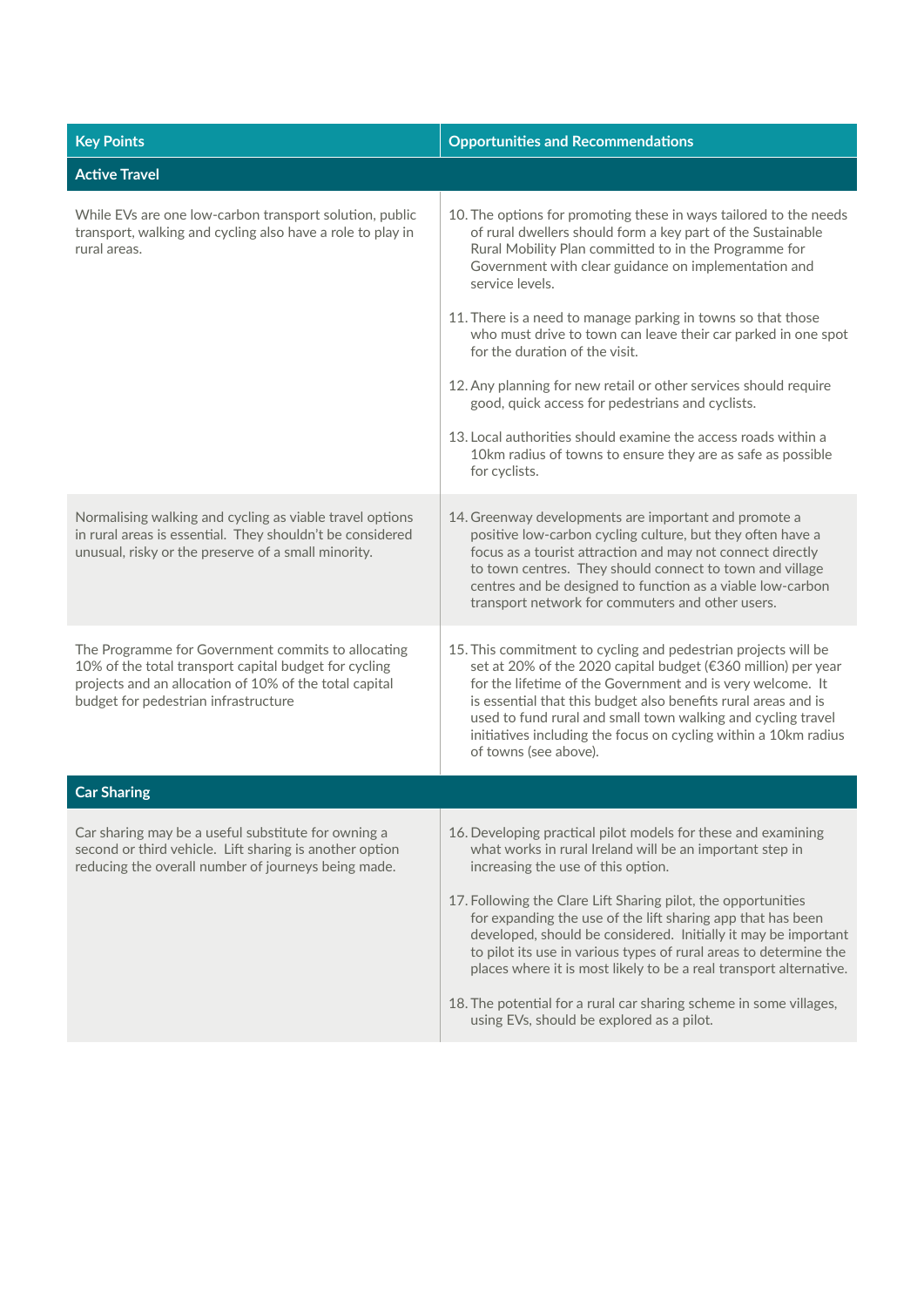| <b>Key Points</b>                                                                                                                                                                                                                                                                 | <b>Opportunities and Recommendations</b>                                                                                                                                                                                                                                                                                                                                                                                                                                                                                                                                                                                                                                                                                                                                                            |
|-----------------------------------------------------------------------------------------------------------------------------------------------------------------------------------------------------------------------------------------------------------------------------------|-----------------------------------------------------------------------------------------------------------------------------------------------------------------------------------------------------------------------------------------------------------------------------------------------------------------------------------------------------------------------------------------------------------------------------------------------------------------------------------------------------------------------------------------------------------------------------------------------------------------------------------------------------------------------------------------------------------------------------------------------------------------------------------------------------|
| <b>Public Transport</b>                                                                                                                                                                                                                                                           |                                                                                                                                                                                                                                                                                                                                                                                                                                                                                                                                                                                                                                                                                                                                                                                                     |
| To improve public transport and improve uptake the level<br>and timing of rail services is important.                                                                                                                                                                             | 19. In order to allow the use of mainline rail for commuting to<br>work it is important that services arrive into Sligo, Westport<br>and Ballina at times which allow it to be used for commuting<br>to work.<br>20. Fares need to be competitive for shorter journeys on the<br>mainline rail to encourage travel between regional cities and<br>towns by rail.<br>21. Rural commuters using the main line service should be able<br>to avail of the Taxsaver incentive to use public transport to<br>and from work. In the Western Region it is currently only<br>available on services between Athenry and Galway                                                                                                                                                                                |
| There is a shortage of data on public transport provided<br>by commercial bus operators. These account for a<br>significant proportion of scheduled bus services between<br>cities and towns in the Western Region but there is little<br>data on passenger numbers or frequency. | 22. Data on private bus services and passenger numbers should<br>be collected in a similar way to that for Irish Rail and Bus<br>Eireann.<br>23. Integration, where possible, of the timetables of the different<br>bus operators would be helpful to users, who may be<br>connecting across different services.<br>24. Where a bus service exists bus stops or covered bus shelters,<br>signage and information should be available.<br>25. An Information app on availability/ and real time arrival<br>should be developed to ensure that real time data is available<br>on rural transport. This is a greater need in rural areas where<br>public transport is less frequent.                                                                                                                   |
| There is considerable potential for increased use of the<br>Local Link rural transport service, particularly among<br>those who do not have access to a car and may currently<br>need to be driven.                                                                               | 26. Promoting the existing services in their catchment areas and<br>developing suitable timetables in consultation with potential<br>users would help increase service use, along with the<br>availability of real time data and user apps.<br>27. Along with the development of the local link service, the<br>Programme for Government commits to developing a<br>subsidised Local Area Hackney Scheme. The scheme is to<br>be informed by the National Transport Authority Local Area<br>Hackney Service Pilot Programme which is underway in<br>15 designated areas of rural Ireland, which are too small or<br>remote to support a full-time taxi or hackney service. This is<br>likely to be important in supplementing public transport or<br>providing transport services where none exist. |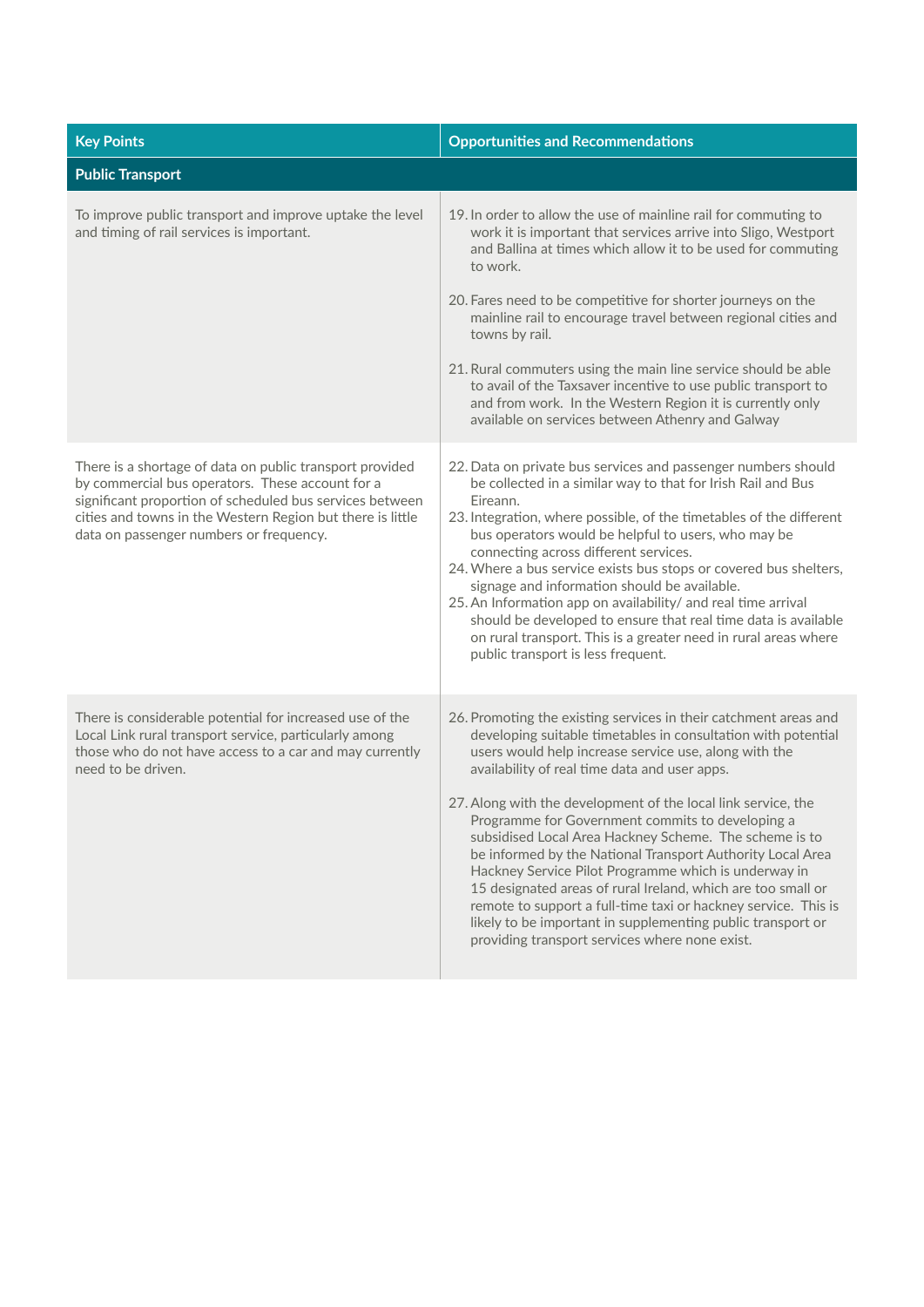### **Rural Homes**



| <b>Key Points</b>                                                                                                                                                                                                                                                                                                                                                                                                                                                                                                                                                                                              | <b>Opportunities and Recommendations</b>                                                                                                                                                                                                                                                                                                                                                                                                                                              |
|----------------------------------------------------------------------------------------------------------------------------------------------------------------------------------------------------------------------------------------------------------------------------------------------------------------------------------------------------------------------------------------------------------------------------------------------------------------------------------------------------------------------------------------------------------------------------------------------------------------|---------------------------------------------------------------------------------------------------------------------------------------------------------------------------------------------------------------------------------------------------------------------------------------------------------------------------------------------------------------------------------------------------------------------------------------------------------------------------------------|
| <b>Energy Efficiency and Retrofit</b>                                                                                                                                                                                                                                                                                                                                                                                                                                                                                                                                                                          |                                                                                                                                                                                                                                                                                                                                                                                                                                                                                       |
| Low levels of energy efficiency and a reliance on home<br>heating fuels with the greatest emissions (oil, coal and<br>peat) mean there is a particular need to specifically<br>address energy efficiency and home heating issues in the<br>Western Region and other rural regions.<br>93% of all the homes in the Western Region homes were<br>built before 2011, so more than almost 290,000 homes<br>are likely to require some form of energy efficiency<br>upgrades and fuel switching to complete a move to a low<br>carbon economy. The oldest homes will often face the<br>most significant challenges. | 1. Many rural people lack the financial resources to switch to low<br>carbon or carbon free alternatives. Issues for rural dwellers,<br>including those who own their homes, need to be addressed<br>as part of the Just Transition.<br>2. Given the size of the task and the reliance on the most<br>emitting fuels for home heating the Western Region should<br>be included along with the Midlands in the remit of the Just<br>Transition Commissioner.                           |
| Recent falls in oils prices mean that savings from retrofit<br>may be less and payback periods longer than predicted,<br>particularly for homes heated with oil. This may have<br>created a need for greater incentives to switch<br>Upgraded homes may not achieve the savings estimated<br>as people become used to higher rooms temperatures.                                                                                                                                                                                                                                                               | 3. The Programme for Government commits to using resources<br>from the National Recovery Fund to immediately finance local<br>authority retrofit programmes and to offer grants to owners<br>of private properties. This will initially be focused on the<br>Midlands but given the reliance on oil as well as coal and peat<br>in the Western Region it should be included in the first stage<br>along with the Midlands.                                                            |
| With only 5% of Western Region homes achieving a BER<br>rating of B2 or greater, almost 267,000 homes in the<br>Region need to be retrofitted.<br>The heating systems in buildings heated using the most<br>carbon intensive fuels (oil, coal and peat) need to be<br>changed. More than 80% of homes in the Western Region<br>use oil, coal or peat for central heating compared to 44%<br>in the rest of the state.                                                                                                                                                                                          | Energy efficiency is important and the ambition in the Climate<br>Action Plan and Programme for Government to upgrade at least<br>500,000 homes to a BER rating of at least B2 is very welcome.<br>4. Given the reliance on oil as well as coal and peat, homes in<br>the Western Region need to be prioritised for retrofit and a<br>programme developed to address the particular issues for rural<br>homes identified in this report.                                              |
| While deep retrofit is ideal but it is also important to<br>promote those energy efficiency measures which improve<br>the insulation and warmth of the home and move from<br>BER of F or G, even if they do not include all measures<br>and remain at C or D rather than fully upgrading to A or B<br>standards.                                                                                                                                                                                                                                                                                               | 5. A complete home retrofit and the installation of a heat pump<br>is ideal, but it is important that shallow retrofits are also<br>supported to improve energy efficiency in a step by step<br>manner, particularly given the cost and disruption involved in a<br>deep retrofit.<br>6. In the shorter term it would be useful to consider introducing<br>a biofuels obligation scheme for heating fuels, requiring the<br>addition of biofuels to kerosene for use in home heating. |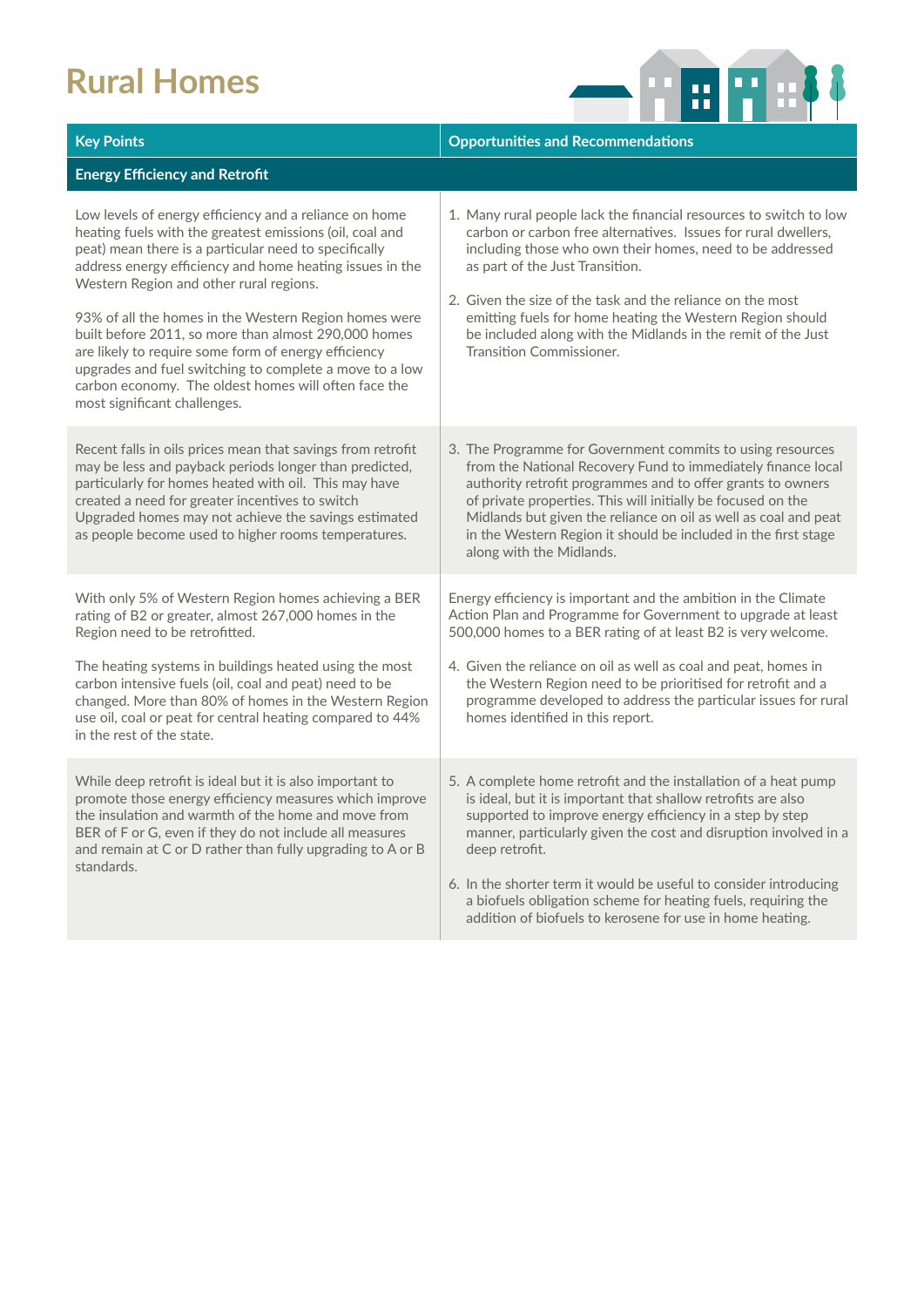| <b>Key Points</b>                                                                                                                                                                                                                                                                                                                                                                                                                                                                                                                                                                                                                                                                 | <b>Opportunities and Recommendations</b>                                                                                                                                                                                                                                                                                                                                                                                                                                                                                                                                                                                             |
|-----------------------------------------------------------------------------------------------------------------------------------------------------------------------------------------------------------------------------------------------------------------------------------------------------------------------------------------------------------------------------------------------------------------------------------------------------------------------------------------------------------------------------------------------------------------------------------------------------------------------------------------------------------------------------------|--------------------------------------------------------------------------------------------------------------------------------------------------------------------------------------------------------------------------------------------------------------------------------------------------------------------------------------------------------------------------------------------------------------------------------------------------------------------------------------------------------------------------------------------------------------------------------------------------------------------------------------|
| <b>Home Heating Systems</b>                                                                                                                                                                                                                                                                                                                                                                                                                                                                                                                                                                                                                                                       |                                                                                                                                                                                                                                                                                                                                                                                                                                                                                                                                                                                                                                      |
| Heat pumps are most likely to be most suitable for homes<br>heated using oil. Almost 60% of homes in the Western<br>Region use oil for central heating compared to 36% in the<br>rest of the state.<br>The SEAI found that a similar percentage of homes in<br>the Western Region (11.7%) as in the rest of the State<br>(12.8%) are ready for heat pump installation. Using a less<br>stringent measure 23.2% of Western Region homes are<br>heat pump ready.                                                                                                                                                                                                                    | The focus of the Climate Action Plan and the Programme for<br>Government is on heat pump installation with a plan to install<br>600,000 heat pumps by 2030.<br>7. Given the reliance on oil for heating, homes in the Western<br>Region need to be prioritised in the switch to low carbon<br>heating.                                                                                                                                                                                                                                                                                                                               |
| Where homes are hard to retrofit (because of their age,<br>building fabric or cost reasons) wood fuel is an important<br>heating option. As it produces high temperature heat it<br>is particularly suited to those older homes where deep<br>retrofit is not a viable option.<br>Rural homes tend to have more space for storage and<br>easier access to wood fuels and other renewable energy.<br>The renewable heat market has the potential to create<br>considerable levels of employment across the Western<br>Region and to provide long-term stable markets for low<br>value wood fuels which can compete with fossil fuels and<br>stabilise energy prices for end users. | 8. Wood fuel should be used correctly in appropriately designed<br>boilers and stoves. The wood used should have a low<br>moisture content. A statutory upper limit of 20% should be<br>placed on the moisture content of firewood offered for sale.<br>This will both improve the energy efficiency of the fuel and will<br>also significantly reduce the level of particulate emissions.<br>9. Wood fuel should be from forest by-products, creating a value<br>for thinnings and for brash or parts of the trees which do<br>not have other commercial value. The wood fuel should be<br>sourced from a quality assured supplier. |
| <b>District Heating</b>                                                                                                                                                                                                                                                                                                                                                                                                                                                                                                                                                                                                                                                           |                                                                                                                                                                                                                                                                                                                                                                                                                                                                                                                                                                                                                                      |
| There is potential for developing district heating systems<br>which use renewable fuels in towns in the Western<br>Region. Population density and scale of heat demand are<br>important for viable district heating projects which require<br>capital intensive investment in the network.<br>Under the Programme for Government there is a<br>commitment to publishing a feasibility study on<br>establishing a district heating authority and setting new                                                                                                                                                                                                                       | 10. Rural towns should be considered in the government<br>feasibility study and a pilot scheme for district heating and<br>funding options developed to make it an attractive option in<br>smaller towns with a sufficient heat load.<br>11. The WDC has previously considered the potential for district<br>heat in a number of towns in the Region and these could<br>make suitable pilot projects.                                                                                                                                                                                                                                |

targets for district heating as part of a new strategy.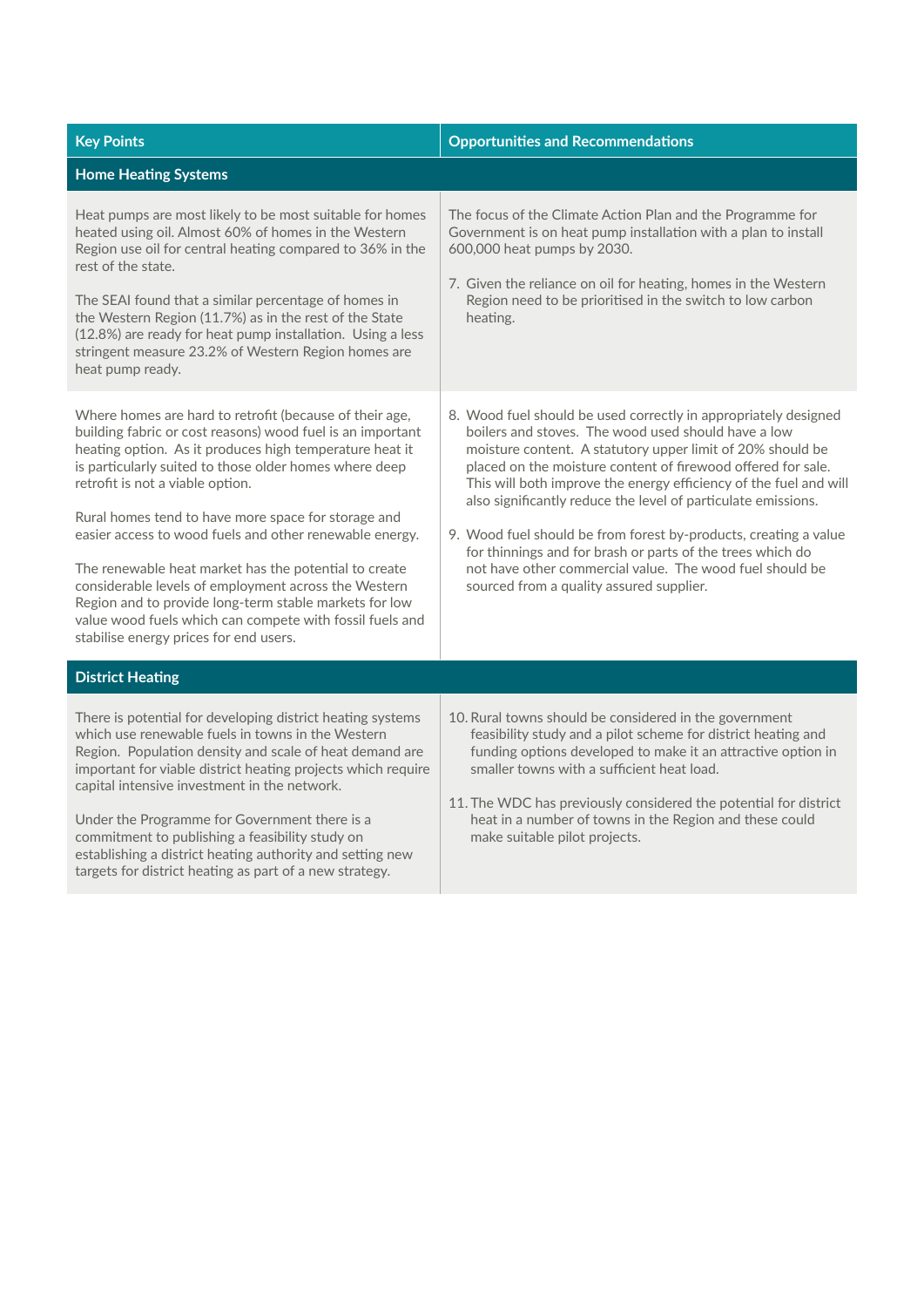## **Electricity use, and**  Electrification and Generation **FRA**

| <b>Key Points</b>                                                                                                                                                                                                                                                                                                                                                                                                                                                                                                                                                                                                                                                                                                                                                                                                                                  | <b>Opportunities and Recommendations</b>                                                                                                                                                                                                                                                                                                                                                                                                                                                                                                                                                                             |
|----------------------------------------------------------------------------------------------------------------------------------------------------------------------------------------------------------------------------------------------------------------------------------------------------------------------------------------------------------------------------------------------------------------------------------------------------------------------------------------------------------------------------------------------------------------------------------------------------------------------------------------------------------------------------------------------------------------------------------------------------------------------------------------------------------------------------------------------------|----------------------------------------------------------------------------------------------------------------------------------------------------------------------------------------------------------------------------------------------------------------------------------------------------------------------------------------------------------------------------------------------------------------------------------------------------------------------------------------------------------------------------------------------------------------------------------------------------------------------|
| <b>Making the Transition - Electricity</b>                                                                                                                                                                                                                                                                                                                                                                                                                                                                                                                                                                                                                                                                                                                                                                                                         |                                                                                                                                                                                                                                                                                                                                                                                                                                                                                                                                                                                                                      |
| The 2030 target of 70% electricity generation from<br>renewable sources will be a very significant driver of<br>change and is necessary to facilitate Ireland's move to a<br>low carbon society.<br>Rural dwellers have a role to play in this by making<br>a contribution to electricity supply, through<br>microgeneration and involvement in community<br>renewable electricity generation projects.<br>Managing the just transition fairly and on a balanced<br>regional basis will be a challenge but it is important that<br>the issues for rural dwellers are addressed by the Just<br>Transition model.<br>There is significant future potential for electrification of<br>heat and transport in rural areas, but many rural dwellers<br>lack the financial resources to switch to or invest in low<br>carbon or carbon free alternatives. | 1. A variety of finance models are needed to support different<br>home and household types in making the investment in the<br>low carbon transition. Different households have different<br>financial capacity and needs, loans may work for some, easy-<br>payback mechanisms (e.g. through utility bills) might be better<br>for others.<br>2. There should be alignment between the mechanisms in the<br>National Retrofitting Plan in the Programme for Government<br>which focuses on the built environment and with investment<br>in electric vehicle charging and household electricity<br>management systems |
| <b>Electricity Use</b>                                                                                                                                                                                                                                                                                                                                                                                                                                                                                                                                                                                                                                                                                                                                                                                                                             |                                                                                                                                                                                                                                                                                                                                                                                                                                                                                                                                                                                                                      |
| The energy efficiency of our household appliances has<br>been improving which in turn should contribute to<br>reducing energy consumption in our homes. If, however,<br>the number of appliances we use continues to increase,<br>overall household consumption from appliances could<br>grow.<br>The phased rollout of 250,000 new smart meters has<br>begun. It is expected that from 2021 electricity supply<br>companies will begin to offer new smart products<br>and services. Households will be able to shift some<br>consumption to times of the day when electricity is<br>cheaper or has lower carbon intensity.                                                                                                                                                                                                                        | People have different capacities to engage with detailed<br>management of their electricity consumption.<br>3. Some of the consumption management will, in future, be<br>integrated into the appliances being used. Nonetheless is<br>important that pricing and electricity management structures<br>do not significantly disadvantage those consumers using<br>older equipment, with less money to invest in more expensive<br>electricity appliances, or who are less able to engage with and<br>respond to the information provided by smart meters.                                                             |
| A significant move to Electric Vehicles (EVs) will increase<br>domestic demand. Most EV charging is likely to take<br>place at home, probably overnight or when electricity is<br>cheaper.                                                                                                                                                                                                                                                                                                                                                                                                                                                                                                                                                                                                                                                         | EVs can act as an important lever for managing electricity<br>demand and are particularly useful where microgeneration has<br>been installed or to maximise demand in periods of renewable<br>generation.                                                                                                                                                                                                                                                                                                                                                                                                            |
| Rural homes with off street parking are particularly well<br>suited to this. The lack of other transport options is likely<br>to mean, in the longer term, a higher number of EVs per<br>rural household than urban, as is the case with cars at<br>present.                                                                                                                                                                                                                                                                                                                                                                                                                                                                                                                                                                                       | 4. It is important to have some link between supports for<br>microgeneration investment, and EV charging mechanisms.<br>5. There should be 'Demonstration homes' in each county where<br>people can see how low carbon systems operate and have the                                                                                                                                                                                                                                                                                                                                                                  |

As well as being used to power the car, EV batteries can serve as energy stores, charging when electricity is cheap or low carbon and being used to supply the household at times when electricity is expensive or renewable energy is less available.

opportunity to learn from that householder's experience.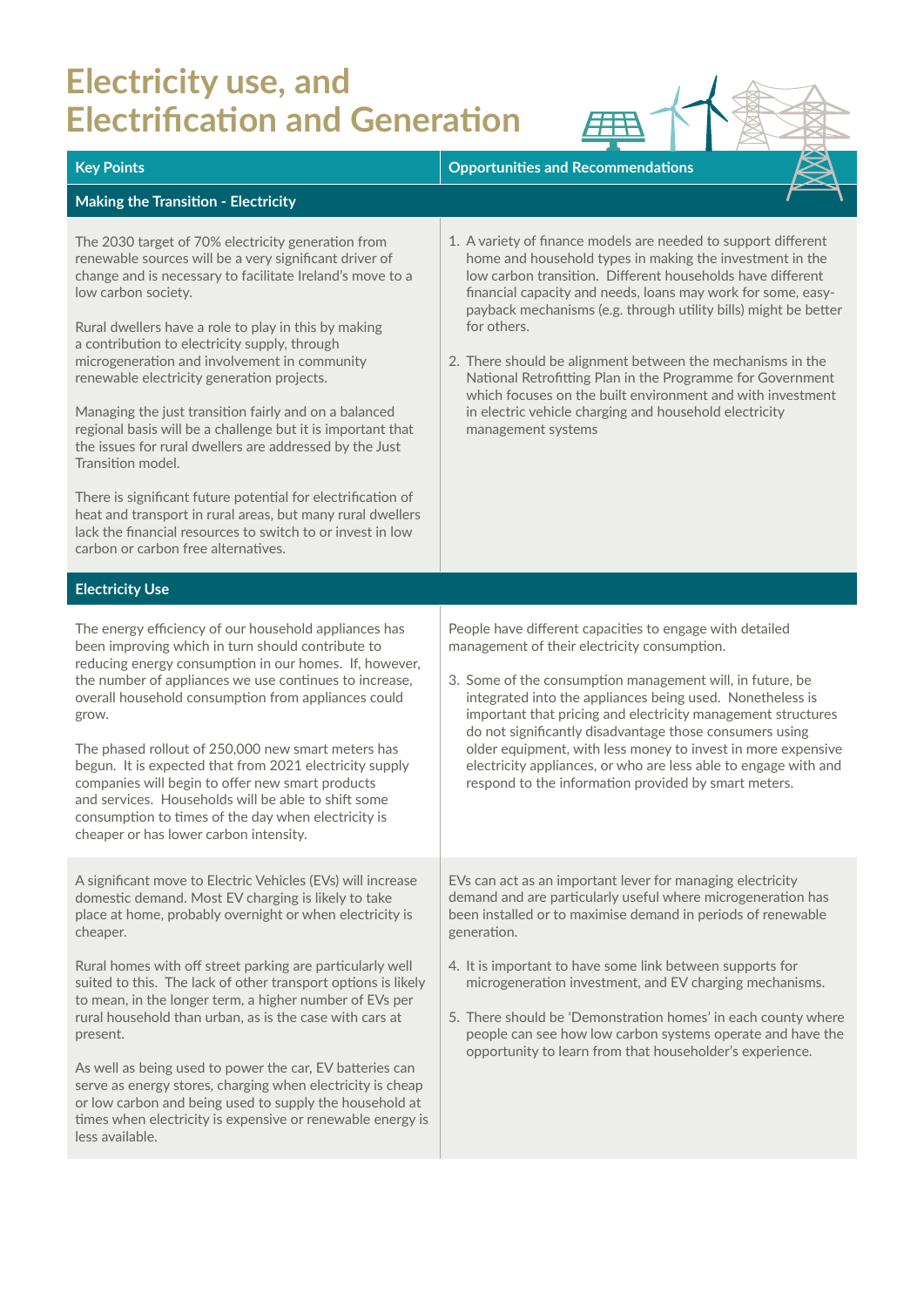| <b>Key Points</b>                                                                                                                                                                                                                                        | <b>Opportunities and Recommendations</b>                                                                                                                                                                                                                                                                                |
|----------------------------------------------------------------------------------------------------------------------------------------------------------------------------------------------------------------------------------------------------------|-------------------------------------------------------------------------------------------------------------------------------------------------------------------------------------------------------------------------------------------------------------------------------------------------------------------------|
| <b>Electricity Use contd.</b>                                                                                                                                                                                                                            |                                                                                                                                                                                                                                                                                                                         |
| The longer distances to be travelled in rural areas will<br>mean higher electricity consumption by rural vehicles<br>and greater need for charging at destinations such as<br>workplaces or for working while a vehicle is charging<br>during a journey. | The WDC is working with more than 100 hubs along the Atlantic<br>Economic Corridor. There are opportunities for enterprise hubs<br>to provide vehicle charging services, which could also be offered<br>at some Broadband Connection Points, and public Wi-Fi access<br>points.                                         |
|                                                                                                                                                                                                                                                          | 6. We will work to pilot charging services for people working<br>in the Hubs, and pilot the provision of real time information<br>and access to hot desking services for people needing to<br>charge their vehicle during a journey so that they can work or<br>reconnect while they wait.                              |
| Microgeneration                                                                                                                                                                                                                                          |                                                                                                                                                                                                                                                                                                                         |
| There are significant opportunities for individual rural<br>dwellers to become involved in microgeneration which<br>can be used immediately or stored.                                                                                                   | The Climate Action Plan and the Programme for Government<br>commit to the launch of a pricing support regime for micro-<br>generation which will mean householders will be able to sell<br>excess power back to the grid by June 2021.<br>7. It is important this deadline is met and the mechanisms to be              |
|                                                                                                                                                                                                                                                          | put in place should be clearly signposted so that householders<br>and suppliers are investment ready.                                                                                                                                                                                                                   |
| <b>Community Energy</b>                                                                                                                                                                                                                                  |                                                                                                                                                                                                                                                                                                                         |
| The Renewable Electricity Support Scheme (RESS) will<br>allow rural and other communities in rural to participate<br>in the development of renewable electricity generation<br>in their areas and to benefit from the investments in their<br>locality.  | There is scope for communities to develop electricity generation<br>projects which will create revenue for that community. These<br>community energy projects are acting as social enterprises which<br>can invest the revenue in other initiatives, energy related or<br>otherwise, to the benefit of their community. |
| To do this they should become involved in the SEAIs<br>Sustainable Energy Community (SEC) network which<br>provides step by step support. Each community develops<br>an energy use masterplan covering all aspects of energy<br>use and resources.       | 8. The WDC Western Investment Fund will continue to support<br>communities in the transition to a low carbon future by<br>providing loans to communities, and bridging loans to allow<br>them to continue to work while awaiting grant payments.<br>9. When communities can take ownership of projects and              |
| The Interreg Northern Periphery and Arctic Programme<br>Local Energy Communities (LECo) project, in which the<br>WDC was a partner, provides transnational learnings on<br>models and funding mechanisms for community energy<br>projects.               | generate their own revenue they can invest it in areas that<br>are important to them. Energy Co-ops such as Claremorris<br>and Western District and Comharchumann Fuinnimh Oileáin<br>Arann Teoranta could act as demonstration communities for<br>others in the Western Region.                                        |
|                                                                                                                                                                                                                                                          | 10. The WDC will work with work with energy agencies and<br>the SEAI SEC mentors, as well as with DCCAE and the CRU,<br>to ensure that to ensure needs of rural dwellers and their<br>communities are reflected in policy.                                                                                              |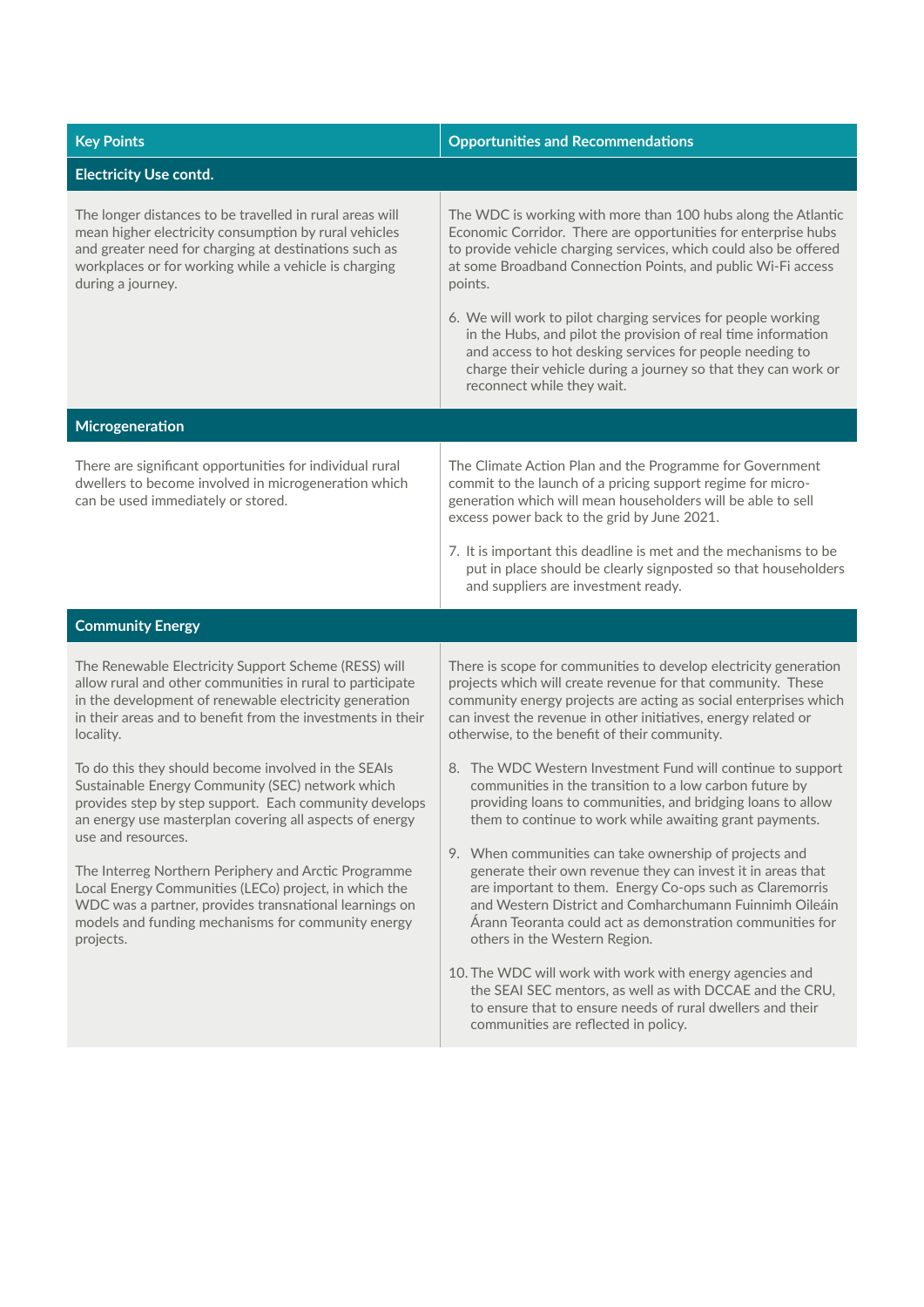| <b>Key Points</b>                                                                                                                                                                                                                                                                                                                                                                                                                                                                                                                                                                                                 | <b>Opportunities and Recommendations</b>                                                                                                                                                                                                                                                                                                                                                                                                                                                                                                                                                                                                                                                                                                                                                                                                                   |
|-------------------------------------------------------------------------------------------------------------------------------------------------------------------------------------------------------------------------------------------------------------------------------------------------------------------------------------------------------------------------------------------------------------------------------------------------------------------------------------------------------------------------------------------------------------------------------------------------------------------|------------------------------------------------------------------------------------------------------------------------------------------------------------------------------------------------------------------------------------------------------------------------------------------------------------------------------------------------------------------------------------------------------------------------------------------------------------------------------------------------------------------------------------------------------------------------------------------------------------------------------------------------------------------------------------------------------------------------------------------------------------------------------------------------------------------------------------------------------------|
| <b>Electricity Infrastructure</b>                                                                                                                                                                                                                                                                                                                                                                                                                                                                                                                                                                                 |                                                                                                                                                                                                                                                                                                                                                                                                                                                                                                                                                                                                                                                                                                                                                                                                                                                            |
| With the move to 70% renewable electricity, the location<br>of much generation will be in rural areas with most wind<br>or potential for solar generation.<br>This means that many rural dwellers in the Western<br>Region are, and more will be, living in proximity to<br>wind and solar farms and the infrastructure needed to<br>transmit and distribute electricity from them. This has,<br>on occasion, given rise to concerns for rural dwellers and<br>delays in electricity infrastructure development.                                                                                                  | While the need to resolve the climate crisis provides an urgent<br>rationale for the shift to renewable energy, it is important that<br>the benefits of the investment and infrastructure are shared with<br>the rural areas where the infrastructure is located.<br>11. There must be a true participative approach to consulting,<br>planning and building the required network.<br>12. Rural areas need to benefit economically from this investment<br>too, not just in terms of community benefit funds but also as<br>a means of increasing employment in rural communities.                                                                                                                                                                                                                                                                         |
| The Western Region already has significant connected<br>renewable generation; more than half (55%) of the<br>generation in the Region is renewable<br>The Western Region is currently producing enough<br>renewable generation to meet 120% of its own demand.<br>In all Western Region counties currently connected<br>renewable generation is well above the average county<br>demand.<br>The Region is a net provider of renewable electricity to<br>the rest of Ireland making a significant contribution to the<br>2020 RES-E targets, and to the target of 70% renewable<br>electricity generation by 2030. | There is capacity in the current transmission system for more<br>renewable generation in areas of the Western Region including<br>large parts of Co. Roscommon, Co. Clare and Co. Galway.<br>13. There is concern about the slow pace and scale of<br>development of new transmission circuits elsewhere in the<br>Region. The areas of particular concern for future generation<br>connection in the medium term are Co. Donegal and North<br>Mayo. There needs to be a clear plan for future investment in<br>these areas.<br>14. The WDC will establish an energy infrastructure stakeholder<br>group which will include electricity generation developers<br>and users and state agencies as well as those impacted by<br>infrastructure to consider how best to support electricity<br>infrastructure investment in the region where it is necessary. |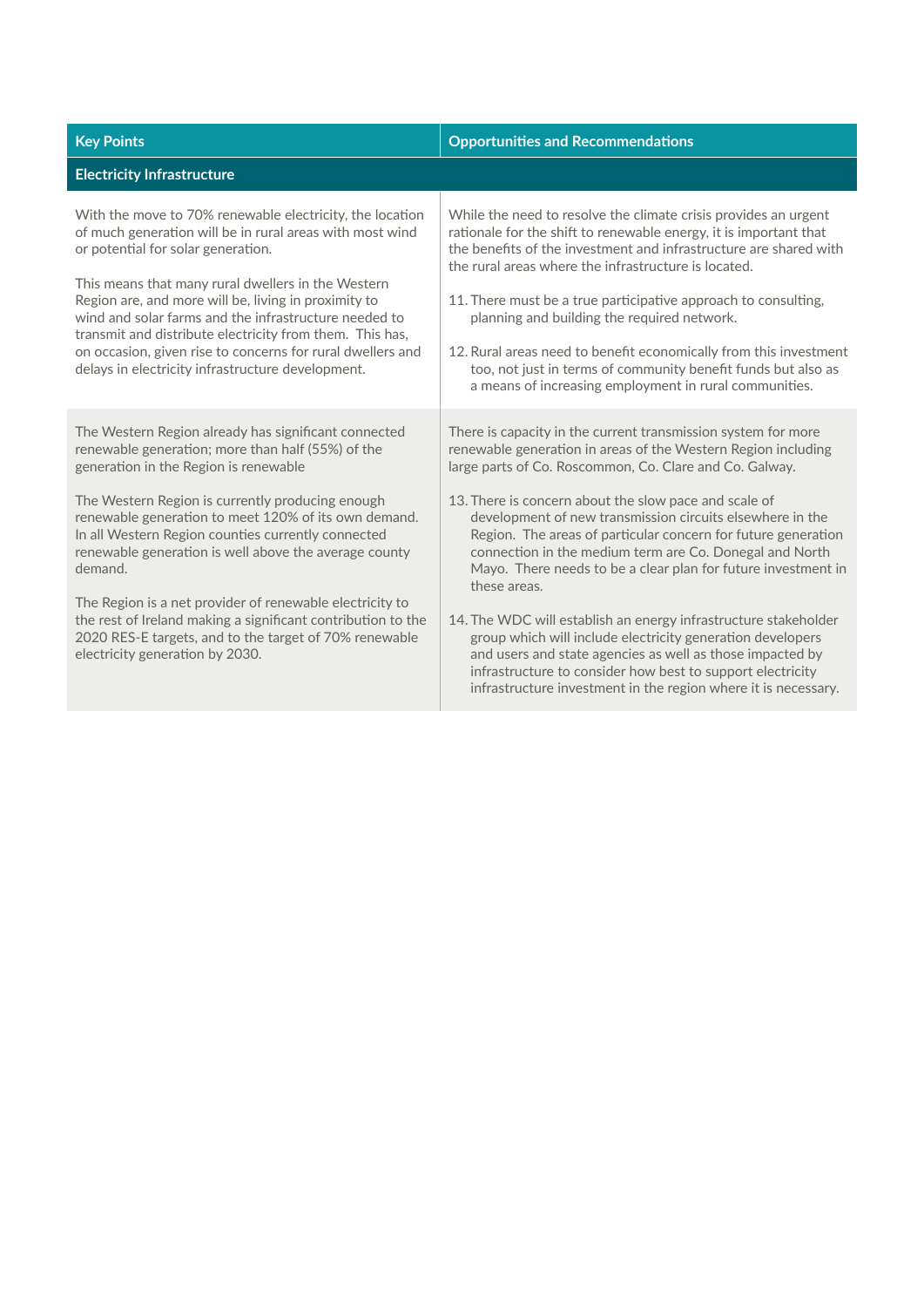#### **Conclusion**

The climate challenge is complex. It affects all aspects of our lives, and many changes are needed in the ways we live and work, some small and incremental and others very big. As we have shown in this report there are few simple solutions and, most importantly, there is no single solution in any area. It is important that we consider all ways of addressing the climate challenge and all ways of reducing our energy use and emissions. Different options will work effectively in different situations and bring different enterprise and employment opportunities.

We have examined the challenges for our Western Region homes in terms of efficiency and heating. They are significant but newer homes are more efficient and our older homes can be made so. There are low carbon choices for the way we heat our homes. The challenges in transport are also significant, but using the opportunities for remote work, for more active travel and for increased public transport in rural areas, alongside a move to more EVs, will make a difference. We will use more electricity, and there will be a need for more electricity generation and infrastructure, but there are opportunities for people and communities to participate in this and benefit from the change.

There is no significant body of work, internationally or nationally, on climate change and emissions issues for rural dwellers in developed countries yet there are important differences in energy use patterns and emissions. While it is often acknowledged that rural dwellers have higher individual emissions the ways of addressing these have not previously been explored in Ireland, partly because emissions reductions may be more difficult to achieve in rural areas and partly because the emphasis is usually on larger populations and reducing the emissions of people living in more densely populated areas.

The focus of much government policy is on electrification, which our communities can participate in and which will bring local and individual benefits, but there are also significant bioenergy opportunities in our Region in terms of biomass heating fuel as well as the potential for biogas for heat and transport. These, along with the energy efficiency retrofit programmes and the generation of more renewable electricity, can provide opportunities for more employment in the rural Western Region.

Rural dwellers will be significantly affected by the low carbon transition. It will impact on every aspect of our lives, some of the changes are expensive and the significant increases in carbon taxes will cost rural dwellers more than others. A variety of finance models are needed to support different home and household types in making the investment in the low carbon transition. Different households have different financial capacity and needs, loans may work for some, easy-payback mechanisms (e.g. through utility bills) might be better for others and grants must also be available. The government is committed to a just transition. This must mean the higher costs and greater complexities of the transition for rural dwellers are addressed.

Pursuing a low carbon vision for the Region will not only contribute to achieving Ireland's climate change commitments but can also deliver wider benefits. These include improved energy security, economic opportunities from renewable and indigenous fuels and significant benefits in the areas of health, lifestyle, travel costs, local environment and air quality.

Rural dwellers need to make the most of these benefits too. The focus of this report has been on the rural Western Region but our findings are applicable to much of rural Ireland and actions can be replicated elsewhere and implementation of changes can be integrated.